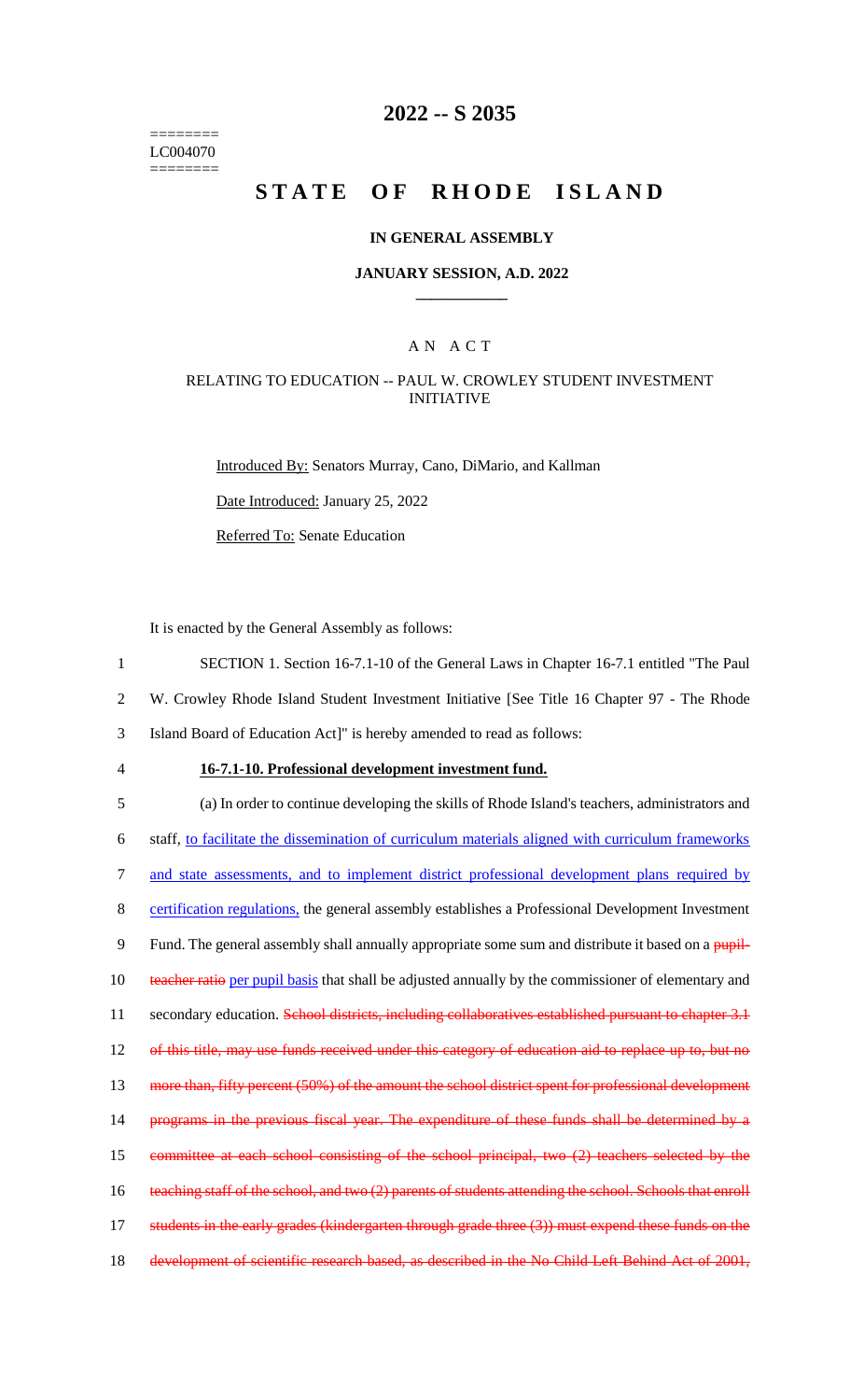1 Title 1, Part B, Section 1208 [20 U.S.C. § 6368], reading instruction to improve students reading 2 performance. 3 Schools that have met their performance targets in reading for the current academic year 4 and are not designated as a school in need of improvement, may expend their Professional 5 Development Investment Funds on professional development in the core academic subjects of 6 mathematics, writing, or reading to improve student performance. 7 Collaborative programs between schools are encouraged. These resources shall be used to 8 close student performance gaps in accordance with the school's and district's strategic plan pursuant 9 to § 16-7.1-2. Additional funds shall be allocated to the department of elementary and secondary 10 education to support teacher and administrator professional development in all districts, including, 11 but not limited to: 12 (1) Supporting mentoring systems; 13 (2) Providing school districts with program support to assist teachers in local school 14 districts to improve reading instruction and enhance the integration of reading throughout the 15 curriculum with the goal of improving student performance to high standards; 16 (3) Support for the design and implementation of leadership development for the teacher 17 to assume leadership roles or ultimately prepare for administrator; 18 (4) Development of a plan for formal training of school leaders in standards based 19 instruction, school improvement planning, effective use of data in the decision-making process, 20 community involvement and creation of governance structures; 21 (5) Support for national board certification of teachers, application fees for a certificate of 22 clinical competence issued by the American speech-language hearing association, and grants for 23 coordination and support of school based teacher professional development; and 24 (6) The practice of scientific research based reading instruction to improve reading 25 performance. 26 (b) In FY 2003, the additional funds allocated to the department of elementary and 27 secondary education pursuant to this section shall be used only to support the activities described 28 in subdivisions  $(a)(2)$  and  $(a)(5)$  of this section. 29 (c) Out of the funds appropriated by the general assembly for professional development in 30 subsection (a) of this section, twenty-five percent (25%) shall be set aside for district-wide 31 professional development activities. The expenditure of this district-wide professional development 32 set-aside the professional development investment funds in each school district shall be determined 33 by a committee in each district consisting of the superintendent or his or her designee, three (3) 34 teachers appointed by the collective bargaining agent, and one member of the Rhode Island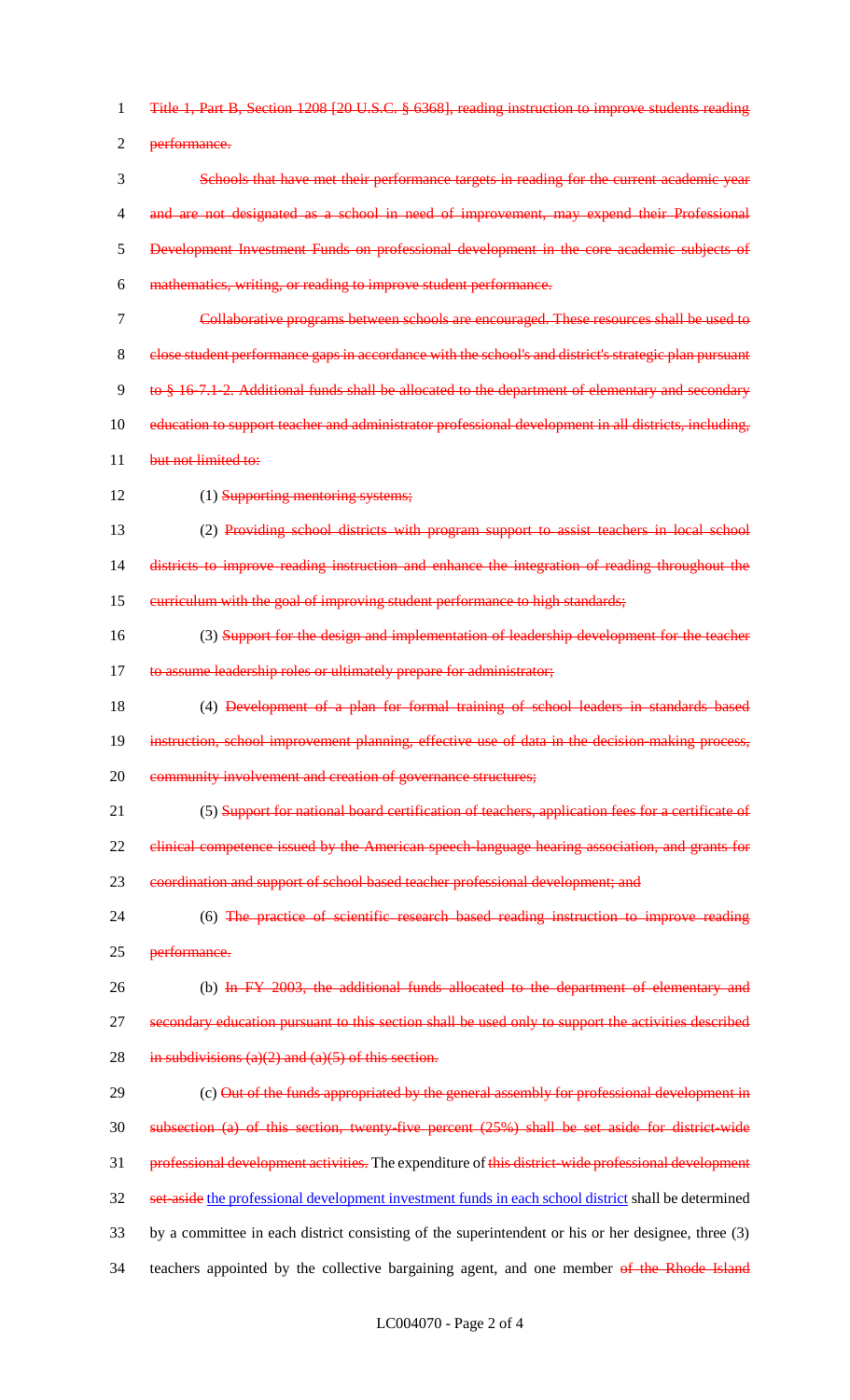1 department of elementary and secondary education field service team servicing that school district 2 designated by the commissioner of elementary and secondary education appointed by the 3 superintendent. The expenditure must be aligned with the district strategic plan as well as ongoing 4 professional development programs approved by the department of elementary and secondary 5 education the LEA professional learning plan required by the department of education certification 6 regulations. Collaborative programs between school districts are permissible.

 (d) Beginning in FY 2006, professional development funds shall only be spent with the prior approval of the commissioner of elementary and secondary education upon submission of a district level plan which incorporates the school level plans and which details the use of the funds. These plans shall to the extent possible call for professional development activities that are 11 embedded or do not otherwise encroach upon student instruction time. The requirements of this paragraph shall apply to both district-wide professional development activities and professional development activities determined by the school-level committees. (e) In FY 2009 payments from the professional development investment fund are hereby

15 suspended through June 30, 2009. Notwithstanding, school districts may continue to maintain 16 professional development programs and may reduce other education programs to achieve savings. 17 (f) In FY 2010 payments from the professional development investment fund are hereby 18 suspended through June 30, 2010. Notwithstanding, school districts may continue to maintain 19 professional development programs and may reduce other education programs to achieve savings. 20 (g) Commencing in FY 2022, the sum of two hundred dollars (\$200) per student shall be 21 allocated to each school district to the professional development investment fund.

22 SECTION 2. This act shall take effect upon passage.

======== LC004070 ========